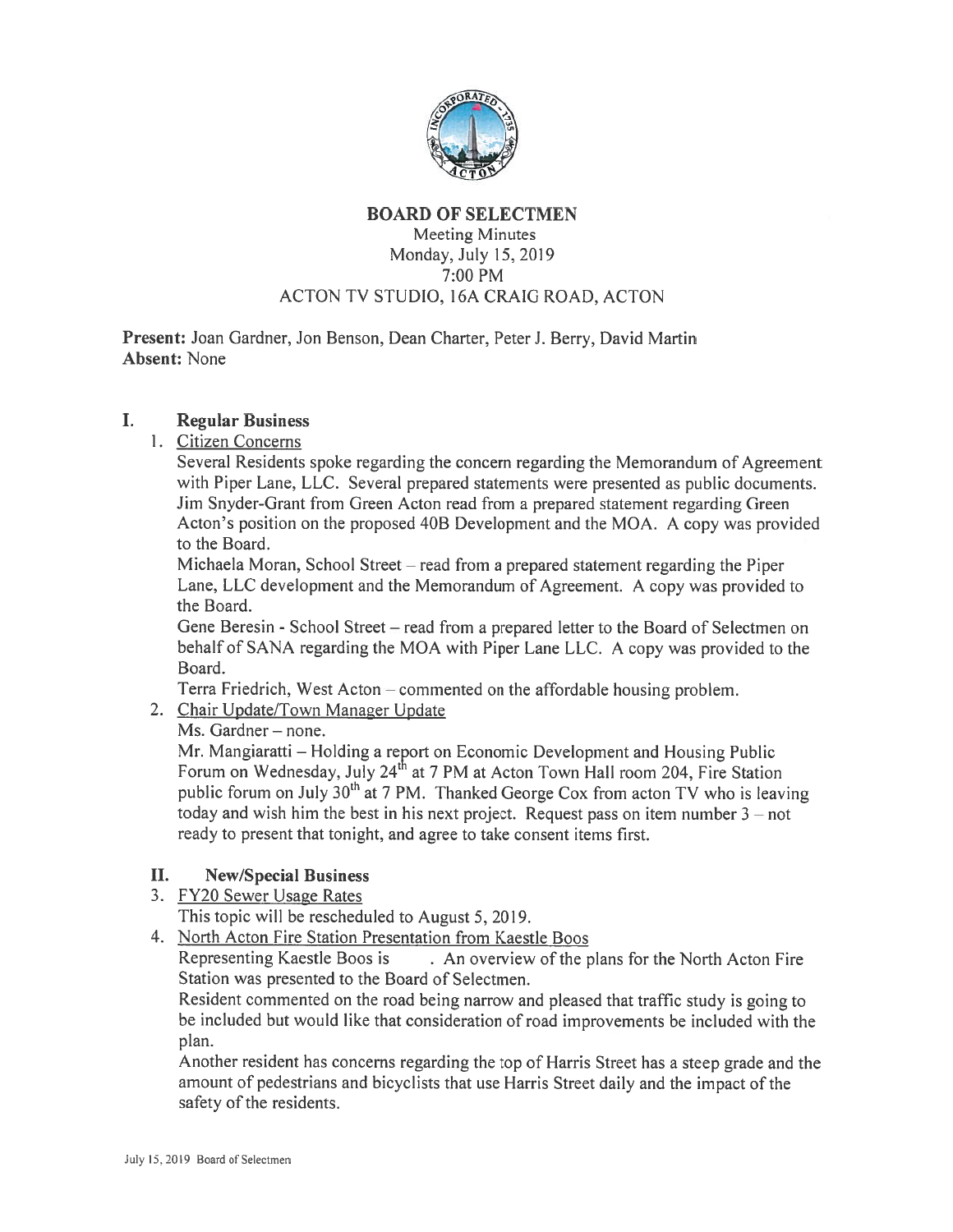

Another resident asked about energy efficiency and the thought of using less energy. KB — still in the planning and architecture period will include maximizing energy efficiency.

- 5. Request to Use funding from the Energy Efficiency Fund for Voltrek Chargepoint Station Town Hall has an electric charging station, Town wants to purchase another charging station to provide better service. Looking to use \$8000 for the energy efficiency fund. Mr. Martin moves to approve the funds, Mr. Charter seconds. The Board voted 5- 0. The motion carries.
- 6. Discussion on South Acton Train Station Advisory Committee Recommendations Regarding the Parking Program

Mr. Martin moves that the Board of Selectmen adopt the following changes to train station parking rates and policies, and that the Town Manager should determine the best implementation schedule and methods:

- Raise the daily metered parking rate to \$6
- Raise the annual resident sticker price to \$200
- Raise the reserved rate for both Maple Street reserved lots to \$175/month
- Maintain the reserved rate for the Jones Field lot at \$100/year
- Maintain <sup>a</sup> lottery system for the open reserved spaces. Commuters will keep their spaces indefinitely once attained. (if an applicant is offered <sup>a</sup> <sup>a</sup> spo<sup>t</sup> and declines, they will be removed from the applicant pool)

Mr. Martin moves to approve the motion, Mr. Charter seconds. The Board voted 5-0. The motion carries.

Mr. Martin moves that the Board of Selectmen solicit input from the transportation Advisory Committee on the following proposals:

- Reduce remote parking and transportation cost to \$1/day, payable via Passport app, instead of to the driver, or \$100 annual pass purchased via TransAction
- Open remote parking lots to Acton resident sticker holders
- Allow riders on the rail shuttle for free, if they don't park
- Encourage the creation of new remote parking lots, and the possible addition of an additional rail shuttle van

Mr. Martin moves to approve the motion, Mr. Charter seconds. The Board voted 5-0. The motion carries.

7. Update on Kelley's Corner Infrastructure Project

Mr. Mangiaratti updated the Board. The transition has formally taking <sup>p</sup>lace Mass DOT is taking care of the payment. Landscape design hearing in August. Working on strategy to help businesses in Kelley's Corner when construction begins and come up with <sup>a</sup> <sup>p</sup>lan. August 14 and 15 are the public workshops with the draft plans and the week of August 19<sup>th</sup> there will be video broadcasted to the public for a week, then a follow up public meeting on August 26th.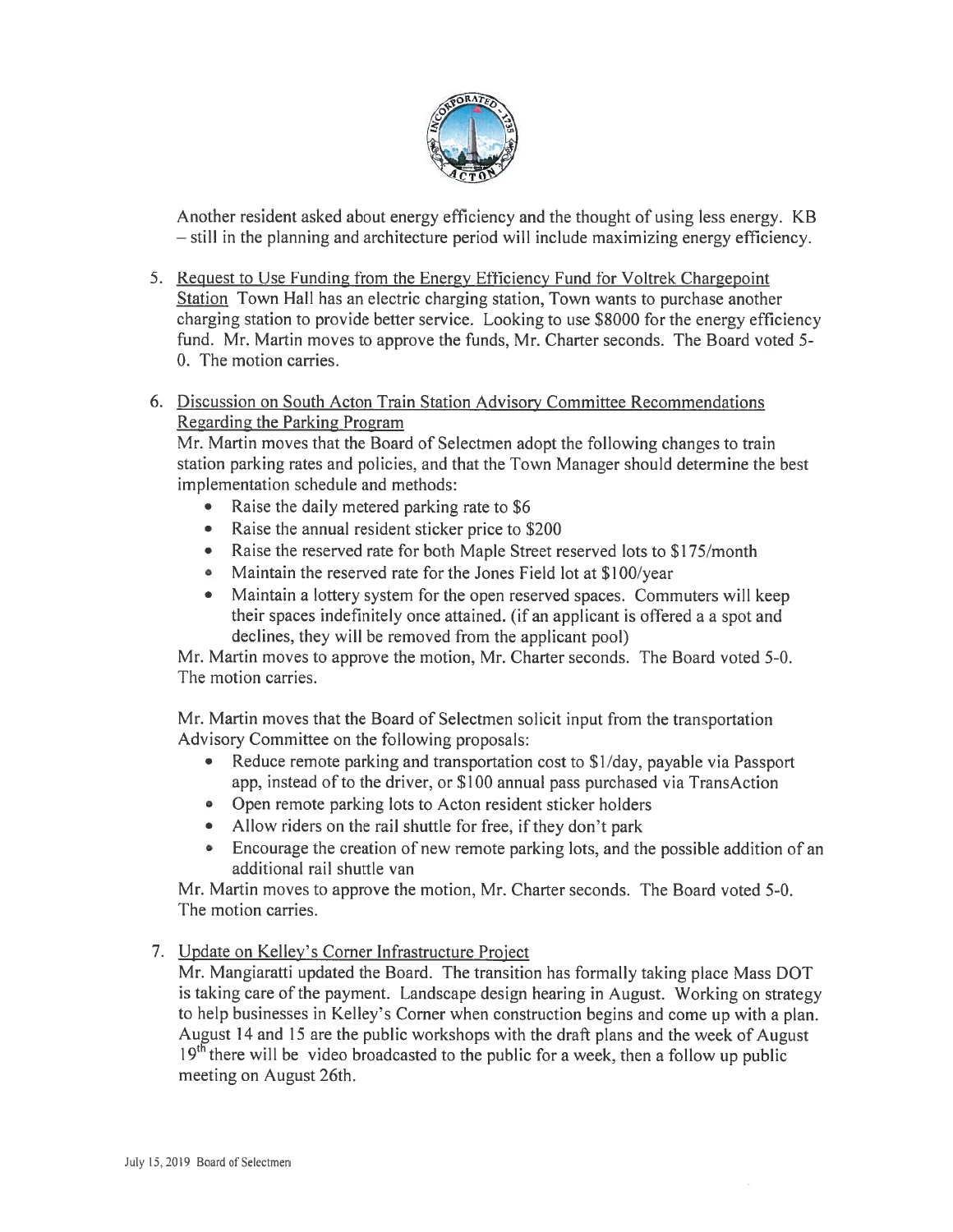

- 8. Discuss Recent Open Meeting Law Complaint and Delegate Response by July 19. <sup>2019</sup> Mr. Benson gave an explanation regarding the Friday, June  $28<sup>th</sup>$  Executive Session at Middlesex Superior Court to discuss <sup>a</sup> late settlement offer prior to the evidentiary hearing scheduled that morning at Middlesex Superior Court. Mr. Martin pointed out that due to the last minute settlement offered late on the 6/27, it was necessary to have the 12 minute emergency executive session. Mr. Martin moves to delegate response to Town Manager and Town Counsel and that the Board's finding is without merit. Mr. Benson seconds. The Board voted 5-0. The motion carries.
- 9. Board to Discuss the DEP Hearing Regarding Concord Water Intake Valve Plans Members of the Board attended <sup>a</sup> hearing by DEP regarding the Concord Water intake valves. There seemed to be 2 plans submitted that had 2 different intake heights. concerned that it would have an impact on the water withdrawal. A resident read an email from Kim Kastens regarding the change of the drawings from the SPSP submitted to the BOS and the DEP. A response is due by July  $30<sup>th</sup>$ . Mr. Mangiaratti has assigned Matt Selby, Land Use Director, as the liaison between the Site Plan Special Permit and the public, and also attended the DEP hearing. Board requesting to have town staff work with DEP with comments on the record from the town on the Board's behalf. Mr. Charter moves Town Manager work with staff and AWD and interested parties to develop <sup>a</sup> comment letter to be sent to DEP by July 30, 2019 with concerns of possible impact of this new infrastructure and how it would impact Concord's Water Management Act permit, Mr. Berry seconds. The Board voted 5-0. The motion carries.

### 10. Board to Discuss Special Town Meeting Warrant

Mr. Mangiaratti bringing forward to see if the Board wanted to close the warrant at <sup>a</sup> date certain. Ms. Gardner would like it on the agenda for August  $5<sup>th</sup>$ . Mr. Berry moves to close the special town meeting warrant, Mr. Charter seconds. The Board voted 5-0. The motion carries.

### III. Consent Items

Consent item 11 was held as the remaining consent items were read first. Chief Rich Burrows presented to the board an electric motorcycle as <sup>a</sup> gift from Bursaw Oil. Mr. Benson held consent item 21 for further review at the August  $5<sup>th</sup>$  meeting. Mr. Berry held consent item 19. Mr. Charter moves to approve consent items 12-16, 18,20, and 22. Mr. Martin seconds. The Board voted 5-0. The motion carries. Mr. Berry moves to approve consent item 19 as <sup>a</sup> special one day license, Mr. Martin seconds. The Board voted 5-0. The motion carries. Mr. Charter moves to approve consent item 11, Mr. Martin seconds. The Board voted 5-0. The motion carries.

Mr. Martin moves to adjourn. Mr. Charter seconds. The Board voted 5-0. The motion carries. Meeting adjourned at 8:45 PM.

# Documents and Exhibits Used During this Meeting

• Memo for FY20 Sewer Usage Rates